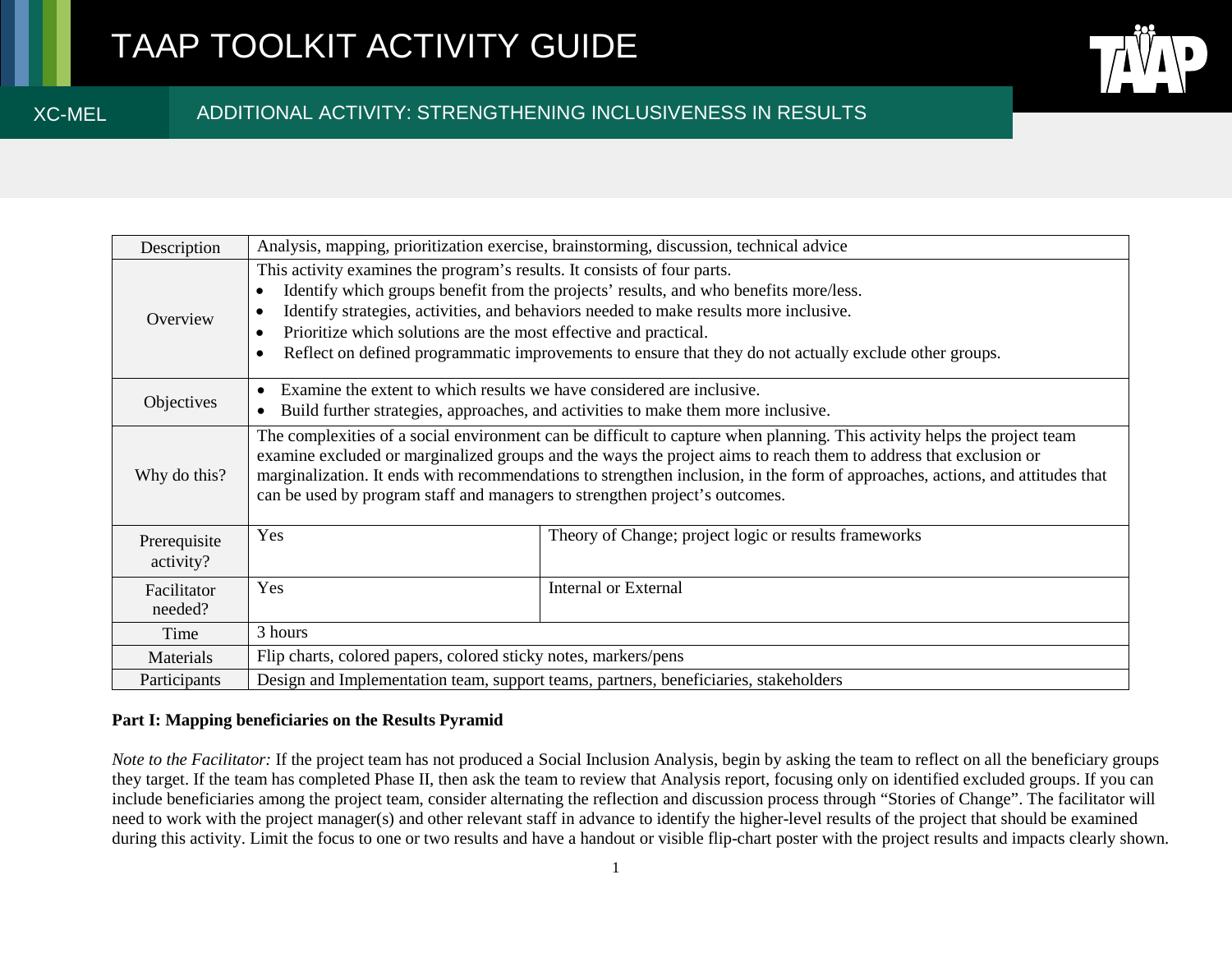*How the Activity Is Done:* Have a large flip chart paper on the floor similar to the graphic on the right, broken into three levels:

- The broad base of the pyramid including all the groups that benefit the most from the project
- Middle level including groups that moderately benefit from the project
- The narrow top level including groups that benefit the least

Ask the group to map targeted project participants within each level, using sticky notes placed inside corresponding pyramid sections. If you are examining the project's impact, guide participants to think of higher level project results. Ask them to read impacts from flip charts you have posted on the walls. Even if you are focusing on specific results, you can start by asking the team to think of the project as a whole and consider all results - there are usually consistencies in how results are shaped and who they target. Starting at the base of the pyramid, list all groups that benefit most from project activities. Moving up a level, list groups that are moderately included and at the top, not consistently included.



## **Part II: Make it equal!**

*Note to the Facilitator:* Groups will discuss how to improve inclusiveness in project results. Guide them to think about strategies, behaviors, activities, and

actions. Keep track of discussions to summarize and find trends across the different groups. Later, you will analyze the answers and group them by patterns.

*How the Activity Is Done:* Break the group into smaller groups, each focused on one of the three pyramid levels. Groups discuss what the project should do to "square up" the pyramid: to give some attention to the base; a little more to the middle; and intensive attention to the top, where benefits from project results or impact are the most narrowly distributed. *(20 minutes)*

Groups write down their answers on sticky notes and place them on the relevant arrow. Below is a list of questions to help discuss the possible solutions:

- Why are the least-included groups important to program's success and community prosperity?
- What can we do to maximize the project's benefit to them?
- What can the community do to include them?
- How do we make these things happen?

Once all the responses are posted on arrows, analyze and group the answers, using one of the two following options:

Option 1: Analyze and group by emerging patterns and move to Part III of this activity.

Option 2: If there are no consistencies across the suggested solutions, group into two main categories:

• Implementing *specific* activities for more excluded groups